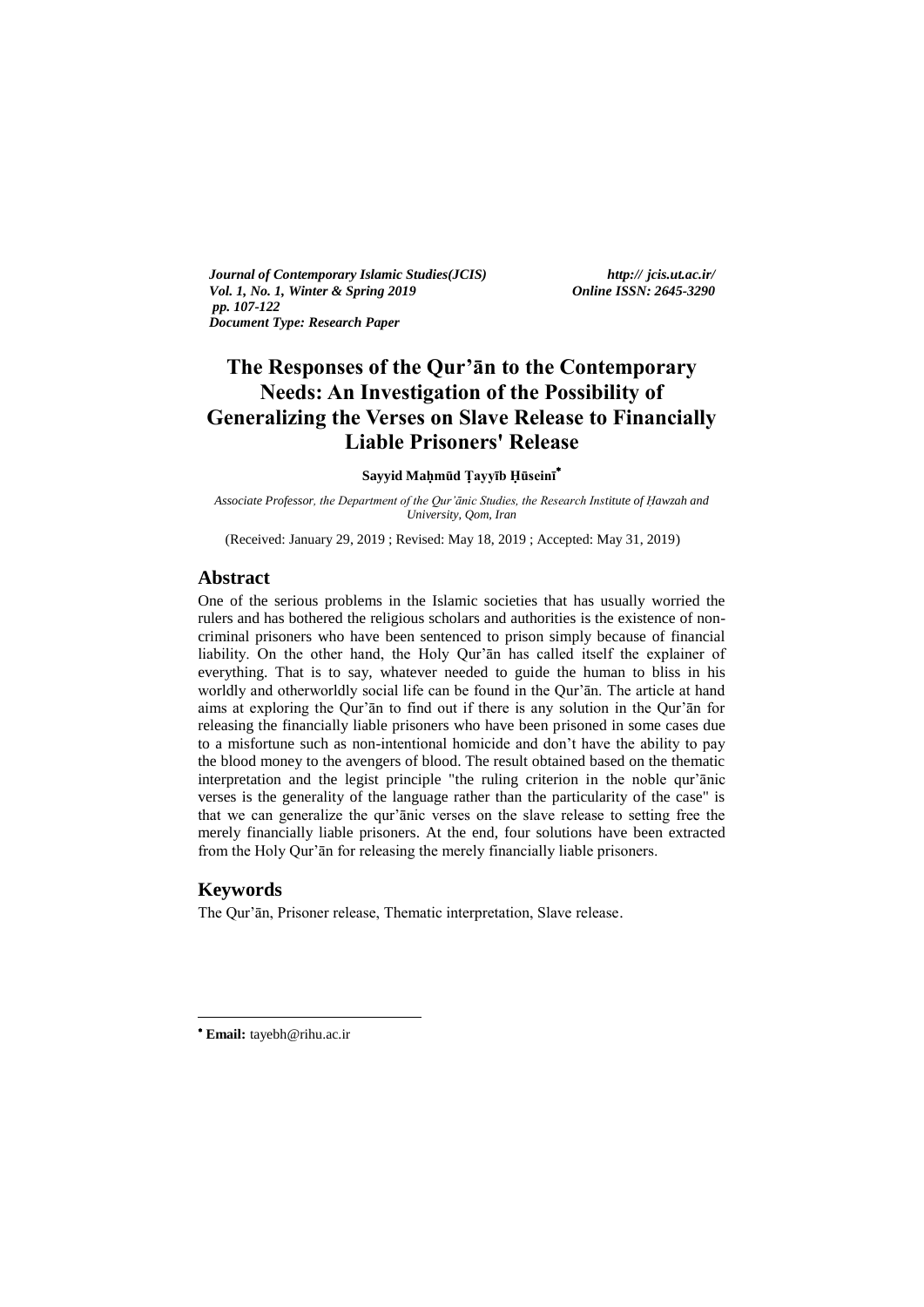# **Introduction**

It is possible for people in the Islamic society to be sentenced to prison due to financial liabilities arising from dowry, non-intentional blood money, bounced check, the market fluctuations that lead to bankruptcy, financial mismanagement, etc. Despite the laudable efforts made by the benevolent Faithful to release the prisoners, these efforts have never been enough to satisfy the needs and, compared to the number of needy prisoners, these efforts are insignificant.

Now the question is that whether the Holy Qur'ān as the eternal Word of God – that responds to all needs of the human in his life – has any solution for releasing these non-criminal prisoners. The study at hand aims at referring to the Noble Qur'ān – as the Book of religion and the main, superior source of Islamic rulings – to find the response of the Qur'ān and Islam to this social problem of the Islamic society.

### **The concept of prisoner**

A prisoner is a person in prison. And prison is a place in which the convicts with final judgment are held via the order of the legally and judicially qualified judicial officials for a set time or permanently as a form of punishment or in order to learn a profession, rehabilitate, and re-adapt (the Public Relations of the Islamic Consultative Assembly, 1997: 218).

In the present article, the term prisoner refers to the merely financially liable prisoners who have been sentenced to prison by the judiciary merely due to financial liabilities, not the political prisoners, combatant prisoners, or the prisoners for whom certain criminal punishments have been specified in the Qur'ān and Islam who should undergo the punishment of their own criminal act.

Nonetheless, the question that arises is that whether in the Islamic government the merely financial liability can cause one to be sentenced to imprisonment. Or can, for example, the verse "If the debtor is in a difficulty, grant him time Till it is easy for him to repay" (Qur'ān 2:280) be used to imprison one due to merely financial liability in the Islamic society, or should he be granted extra time to repay his debt, or the government should find another solution to help him repay his debt? It is out of the scope of the present article to address this issue and it can be answered in another article. The article at hand asserts that regardless of the question that if imprisoning a financially liable person is legitimate or not, we currently face this difficulty in our society. In order to find a solution for this problem in the Islamic Sharī'a, we should explore the religious texts to find out if we can discover a solution out of the Islamic texts and Sharī'a for this social and state problem.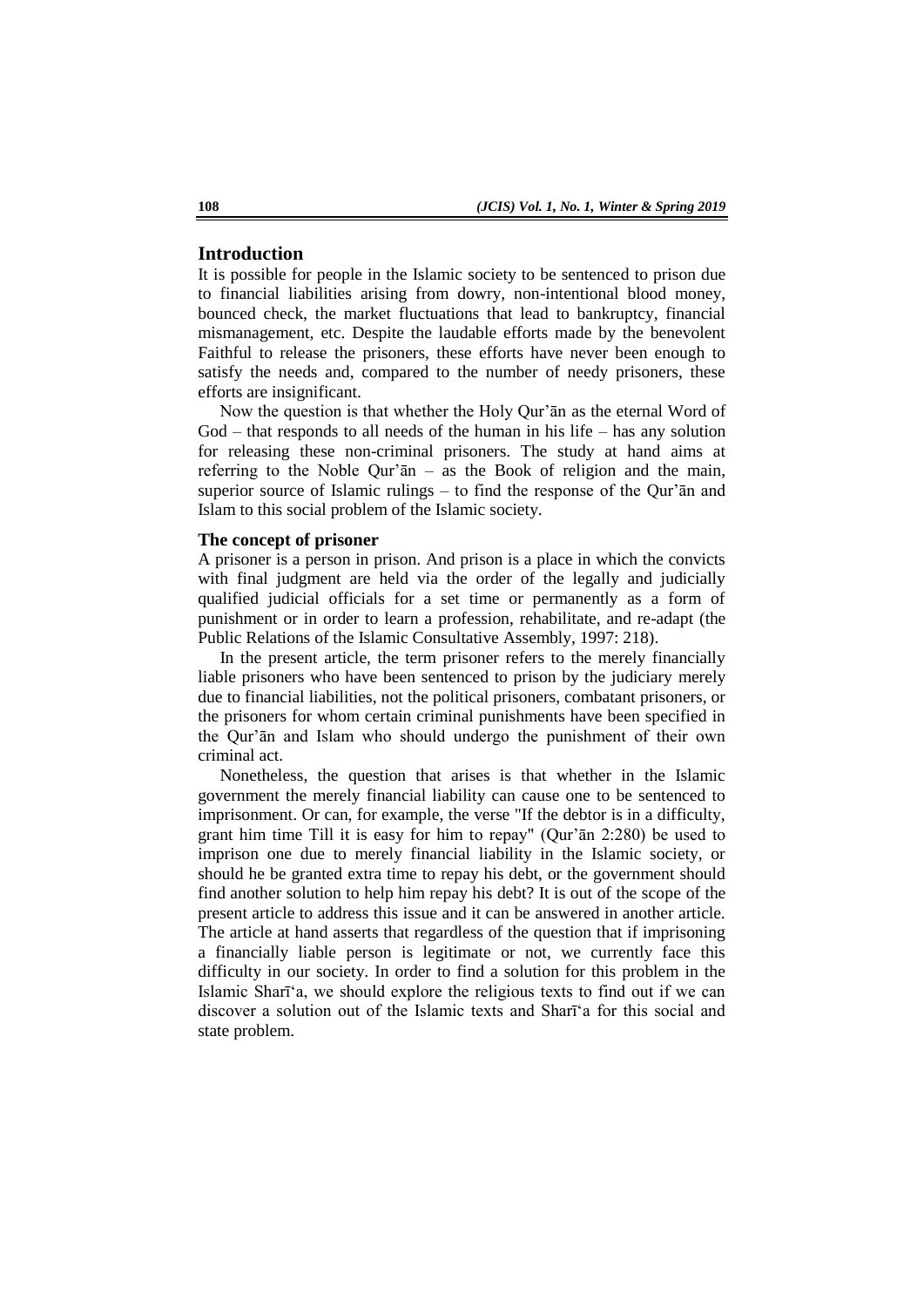#### **Discussion bases and principles**

The main effective bases and principles of the study at hand include the following.

# **The Qur'ān responds to all problems the human faces in guidance and knowledge domains**

One of the principles of this discussion is that the Noble Qur'ān, as the comprehensive book of Islam, responds to human's all needs in knowledge and bliss. This principle has its roots in the Qur'ān and has been emphasized in the narrations of the Descendants of the Prophet (a).

The Qur' $\bar{a}$ n says in the  $89<sup>th</sup>$  verse of the Bee chapter, "We have sent down to thee the Book explaining all things, a Guide, a Mercy, and Glad Tidings to Muslims." This verse that introduces the Noble Qur'ān as explainer of everything is the clearest and the most direct verse that can be used to prove this principle. In addition, it is mentioned in a narration from Imām Ṣādiq,

Verily the Sublime Allāh has revealed the explanation of everything in the Qur'ān. By Allāh, He has not forgotten to explain anything his Servants need, in a way that no one can say, "I wish the ruling for this issue has also been revealed in the Qur'ān", and Allāh has revealed in the Qur'ān the ruling for that issue, too.

Therefore, according to the foregoing noble verse and narration, everything that the human needs in his personal and social life to attain bliss as well as the rulings for all issues the human faces exist in the Qur'ān.

# **The Qur'ān rulings are not limited to the case for which a verse is revealed**

Almost all jurisprudents and legists believe that the rulings expressed in the noble verses of the Qur'ān are not limited to the cases for which they have been revealed for, but include all cases covered by the general language of the Qur'ān.

Some scholars believe that as some narrations imply, the hidden meaning and esoteric interpretation of the Qur'ān is the same as the general meaning of the qur'ānic verses wording that in construed based on the principle that **"**in the interpretation of the noble qur'ānic verses, the generality of its language should be noted rather than the particularity of the case for which the verse has been revealed**".** This interpretation then can be generalized to the new and similar cases. It is this meaning that guarantees the comprehensiveness of the Qur'ān and causes it to include all times and eras, because if the general concepts are not to be taken from specific cases and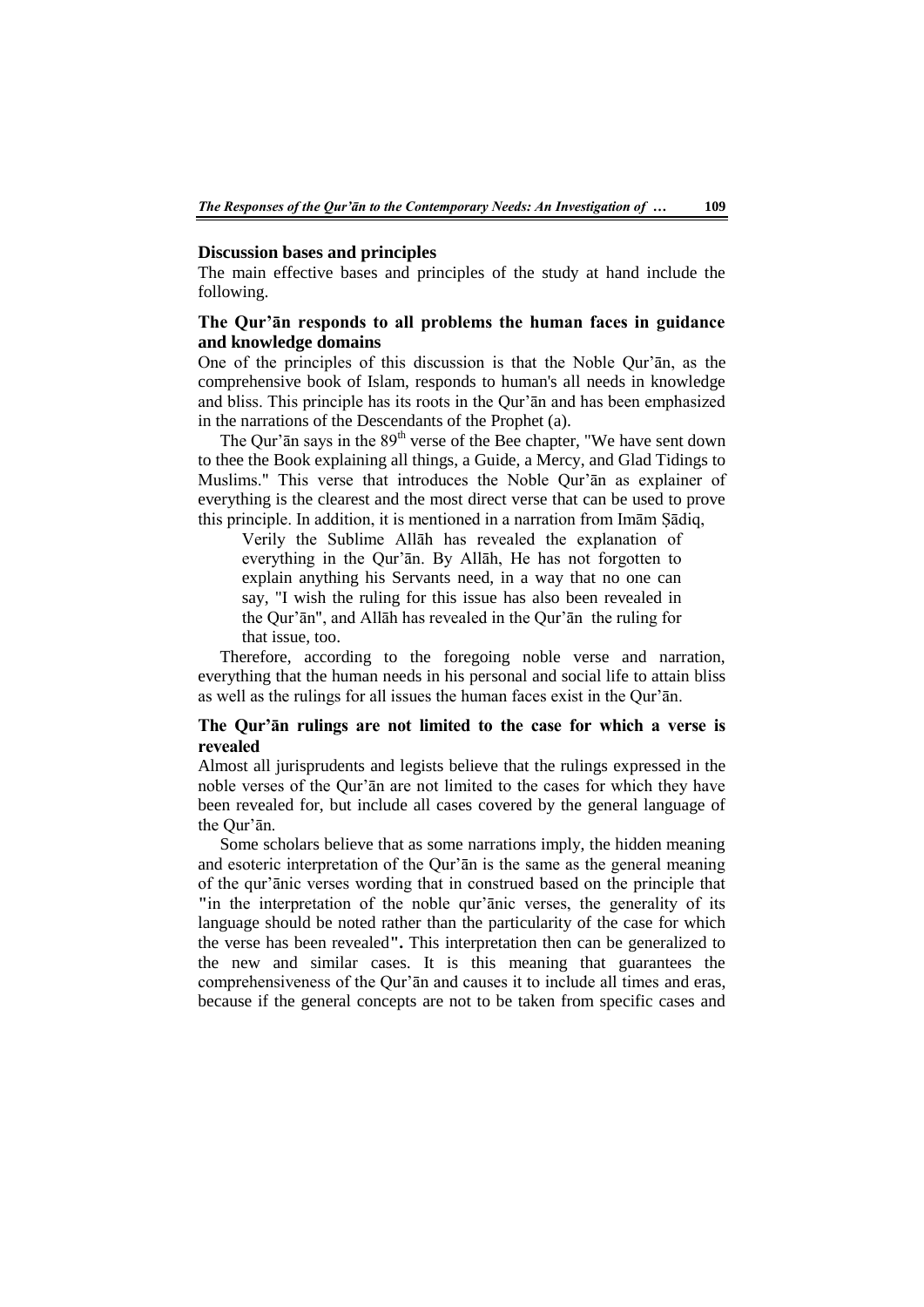each verse is limited to the case for which it has been revealed, many of the qur'ānic verses will be useless (Ma'rifat, 2000, vol. 1: 25-27).

#### **Usefulness of all qur'ānic verses**

One of the principles of this discussion is that all qur'ānic verses are useful in raising human awareness and no noble verse of the Holy Qur'ān or its rulings can be abandoned. This even includes the abrogated verses or the ones whose topic is currently out of discussion. This principle is extracted from the verses about the eternity of the Qur'ān and from numerous narrations by the Descendants of the Prophet (a), especially the verses on the esoteric interpretation of the noble verses of the Qur'ān. The principle expresses that each and every noble verse of the Holy Qur'ān will guide and enlighten human life and Islamic society until the Day of Judgment and no verse of the Qur'ān will ever lose this feature. The Sublime God says, "No falsehood can approach it from before or behind it: It is sent down by One Full of Wisdom, Worthy of all Praise" (Qur'ān 41:42).

Abolition of a verse of the Qur'ān or permanent abrogation of its ruling is a kind of falsehood that – as asserted by the foregoing verse – is not possible in the Qur'ān. With regard to the rejection of the falsehood, this noble verse is generalizable and includes all noble verses of the Qur'ān.

# **Definition of the key terms**

The key terms that can be related to the prisoner release include raqabah, taḥrīr, and *fakk.*

#### **Raqabah**

The first term is *raqabah* which has been used in four noble verses of the Qur'ān. In Rāghib's view, *raqabah* is taken from the root *raqab*, which in essence means the famous body organ (neck) which is virtually used to represent all body, and in customary practice is applied to slaves, as the sublime God says, "If one (so) kills a believer, it is ordained that he should free a believing *raqabah*" (Qur'ān 4:91) which means slave; " for the ransom of *riqāb*" (Qur'ān 2:177) which means slaves, because they are among those for whom the alms tax should be spent (Rāghib Isfahānī, 1991: 361).

In addition, Khalīl writes,

Raqabah is the lowest part of the neck. Moreover, contrary to the word "*'unuq*", this word is used virtually to refer to the whole body. Accordingly, it is common to say that "may God release his raqabah", but it is uncommon to say that "May God release his 'unuq" (Farāhīdī, 1989, vol. 5: 154-155).

Besides, Ibn Manẓūr writes,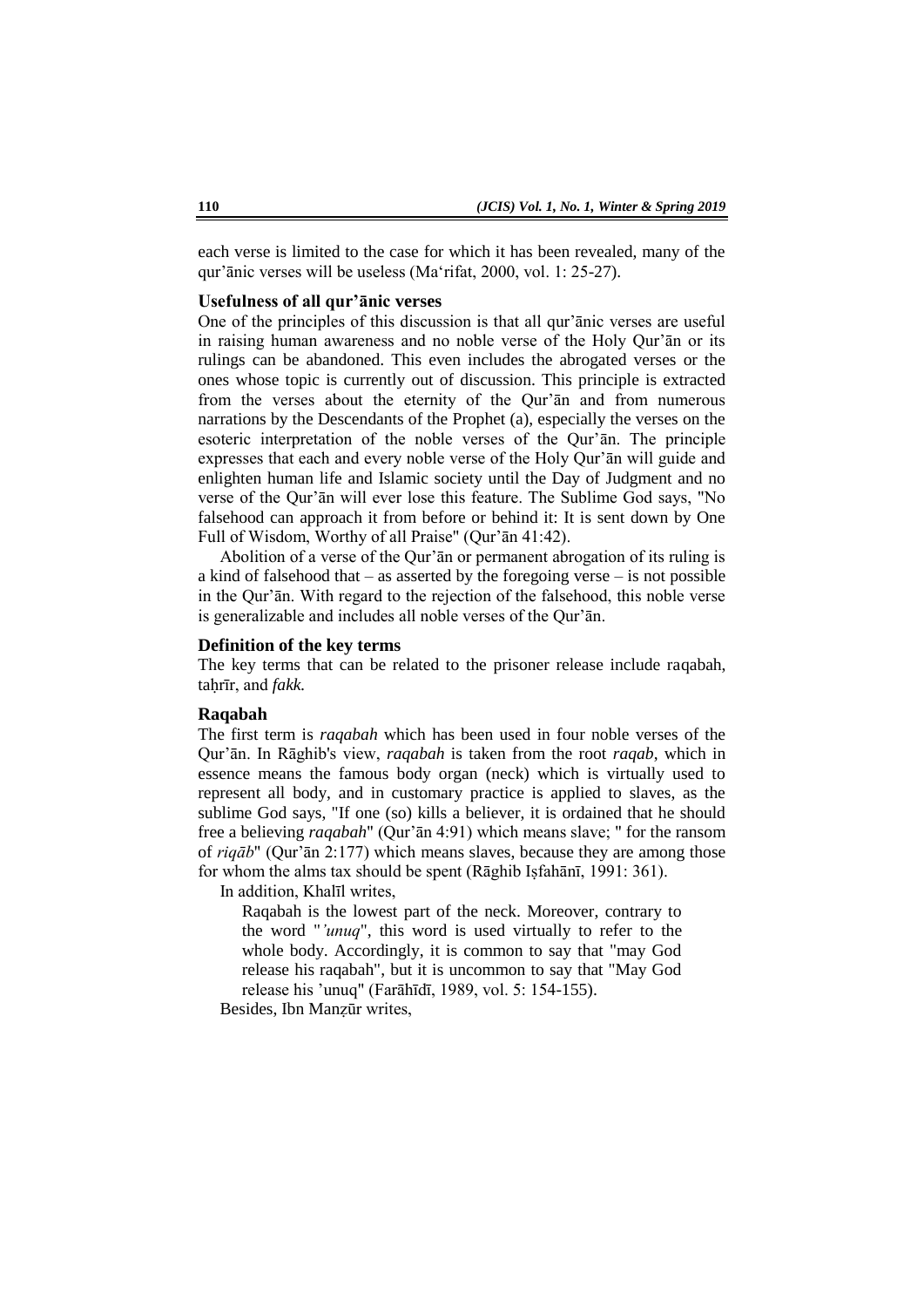Some have said that raqabah is the upper part of the neck and some have said that it is the lower part of it, and its plural forms are raqabāt and raqāb. In addition, a rough-necked maid is called raqbānīyyah, but the free women have never been described as raqbā' or raqbānīyyah (rough-necked) by Arabs. Raqabah also means "he put a rope around his neck" as well as slave. The phrase a'taqa raqabah means "he set free someone", and Fakka raqabah means "he released a slave". The men of literature say that in the latter meaning, all human body is called by the name of one of its organs and this is due to the nobility and worth of this organ (Ibn Manẓūr, 1993, vol. 1: 428).

To say that the men of literature have believed that the word *raqabah* as the name of a part of human body has been virtually used to name the whole human body due to the nobility of the former is not acceptable because the worth of some other organs of the human body such as heart or eye is also high and can even be considered higher than the worth of neck.

It seems that as the philologists have suggested, the main meaning of the word *raqabah* has been neck. Then, because when they caught a person as a prisoner of war they put a rope around his neck and tied the prisoners of war by connecting these ropes, the verb *raqabah* was derived from its noun form, that is, it came to mean "he put a rope around his neck". From that time, the word *raqabah* was attributed to prisoners of war and slaves. Then, the word *asīr* (prisoner of war) was generalized from this specific meaning and was used in the general meaning of prisoner of war and slave, although no rope is around his neck. Therefore, we should add to the assertion of the philologists and rhetoricians – who say that *raqabah* is an example of hyponymy – that *raqabah* in this virtual meaning is applied to a person when he is slave or prisoner of war. Therefore, this word is always accompanied by the words *fakk*, *tahrīr*, and *'ataq*. It is also noteworthy that in the light of the previous explanations, the essence of this word and the path it has gone through in its virtual development as well as the expressive miraculousness of the Qur'ān in using wise combinations of words make it improbable that the meaning of the word *raqabah* be limited to prisoners of war and slaves, but rather, this word can be used with regard to any person who is imprisoned by another person or even limited and restricted by him, such as a debtor who is under pressure by his creditor, as these uses have been reported in philology for the word *raqabah*.

#### **Fakk**

*Fakk* is derived from the root *fakak*. Rāghib says, "It means removal of sadness, and *fakk rahn* is to set free the mortgage, as the phrase *fakk raqabah*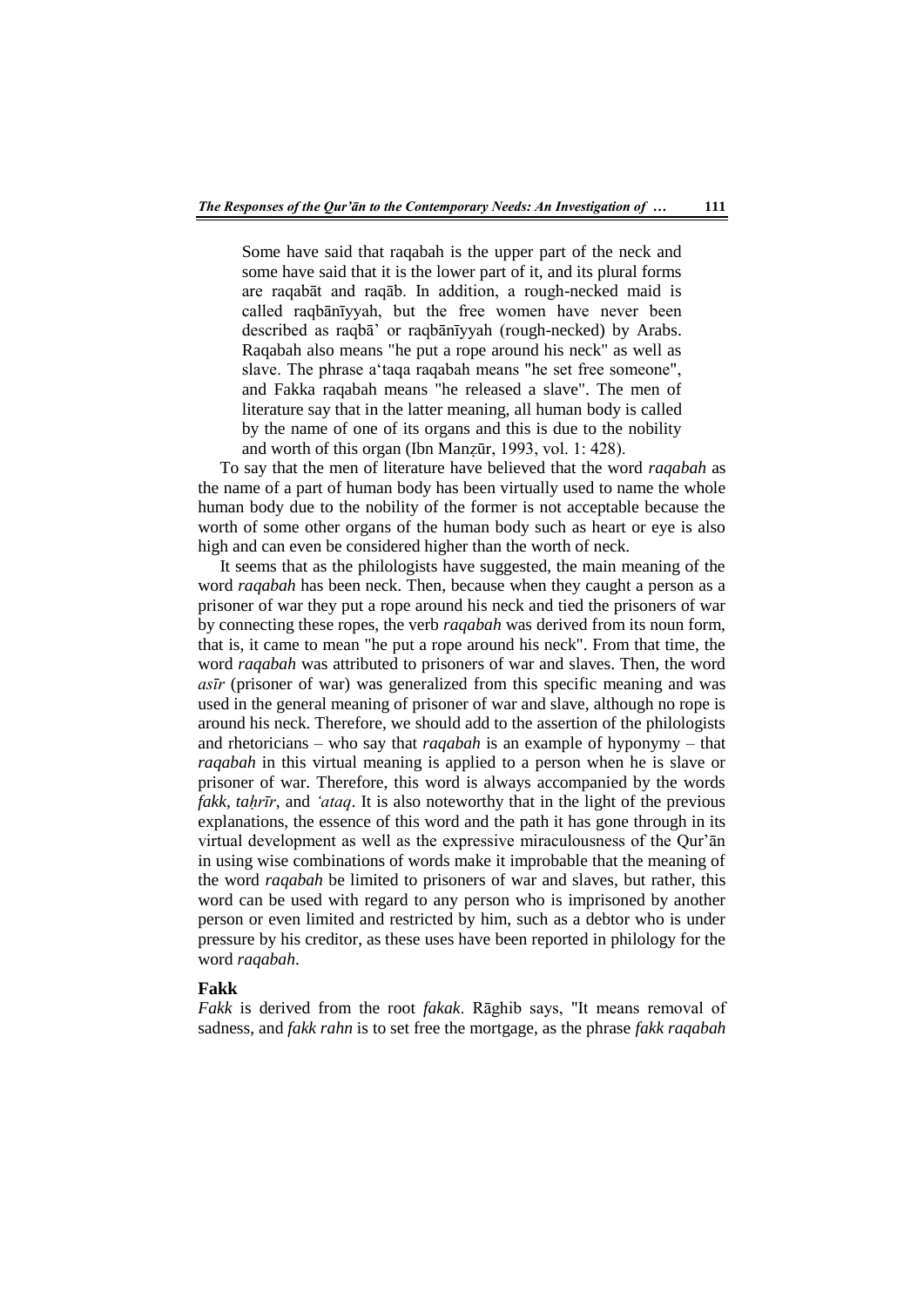is releasing the slave or prisoner of war" (Rāghib Isfahānī, 1991: 643). In addition, with regard to the verse "*fakkun raqabah*" (Qur'ān 90:13), he writes, "Some say that the intention of this verse is to release the slave, and some say that it wants to say that human should free himself from the Divine Punishment by faith, sound belief, and virtuous deeds".

Ibn Manẓūr writes, "*fakaktu al-shay'* means to free something". He also quotes *Aṣma'ī* and writes, "the word *fakk* is used about releasing slaves as well as freeing anything that leads to its comfort" (Ibn Manzūr, 1993, vol. 10: 475).

In the light of these applications, Mustafawi has introduced the main meaning of *fakk* as freedom from constraints and chains. In his view, *fakk* is used to refer to freedom from any type of constraint (Mustafawī, 1981, vol. 9: 128).

#### **Taḥrīr**

*Tahrīr* is taken from the root *harar*, and in Rāghib's view is related to *ḥarārah* (heat) and is opposite to cold … *Ḥurr* is an antonym to *'abd* … *Taḥrīr* is freeing the human from slavery, including literal slavery and virtual one (which is fondness toward the worldly life). The  $92<sup>nd</sup>$  verse of the Nisā' chapter of the Qur'ān revolves around freeing the human from slavery in its literal meaning, while the  $35<sup>th</sup>$  verse of the House of 'Imrān – "O my Lord! I do dedicate unto Thee what is in my womb for Thy special service" – refers to freeing the human from the chain of worldly affairs. In addition, *Ḥarrartu al-qawm* means "I freed them from prison", and *Ḥurr al-wajh* is one who is not dragged by his needs to slavery and inferiority (Rāghib Iṣfahānī, 1991: 224-225).

Contrary to Rāghib, though, Fayūmī has taken the original meaning of the word *Ḥurr* as purity and unconstraint. He writes that when used about rolling sand, *Ḥurr* is a label given to a type of sand that has not been mixed with other materials and is pure, and when discussing the human, the meaning of *Hurr* (free as opposed to slave) is taken from this same meaning, since a free human is away from slavery. The plural form of the word is *Aḥrār* (Fayūmī, 1984, vol. 1: 128).

Therefore, when used about the human, the word *Taḥrīr* means freeing him. *Tahrīr al-raqabah* then is defined as releasing a slave from the slavery and *Taḥrīr al-walad* means purifying one's child (son) to worship the God and serve in the mosque (Ibid.; Mustafawī, 1981, vol. 2: 192; Farāhīdī, 1989, vol. 3: 24; Ibn Manẓūr, 1993, vol. 4: 177).

The investigation of the words *raqabah*, *fakk*, and *tahrīr* reveals that although these words have initially been used about the slaves, during the time of their usage their meaning has changed and they have got generic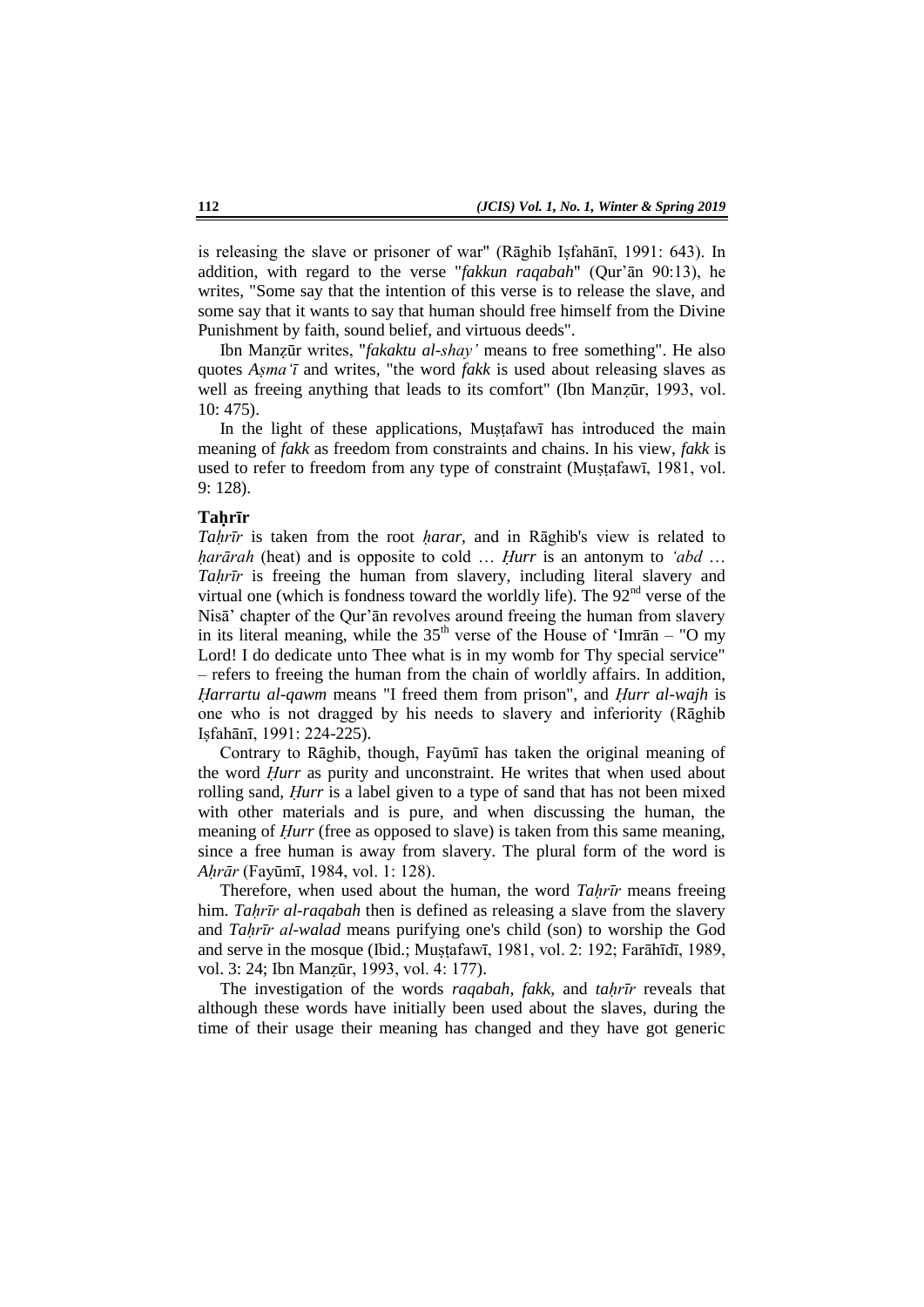meaning. This latter meaning can be generalized and attributed to any person who has been constrained by anyone, be him a slave, prisoner of war, debtor, prisoner, etc.

In addition to this lexical generalization, the narrations that imply the esoteric interpretation of the Qur'ān as well as the ones that liken the continuity of the qur'ānic rulings to the ever-flowing movement of the sun and the moon in day and night lead to the possibility of the foregoing generalization and extension of the concepts of *fakk*, *raqabah*, and *taḥrīr*. Moreover, this famous legist principle that asserts "in the qur'ānic interpretation the generality of the wording should be considered rather than the specificity of the cause of revelation" which has been confirmed by the narrations from the Descendants of the Prophet (a) clearly authorizes the extension and generalization of the meaning and denotation of the foregoing terms. Therefore, we can generalize those qur'ānic verses that are about releasing the slaves to freeing the prisoners and even prisoners with financial liabilities based on philological considerations, the narrations on the esoteric interpretation, and the aforementioned legist principle as well as the principles such as the Qur'ān's responding of human's all needs in the guidance and knowledge domains, unlimitedness of the qur'ānic rulings to the revelation case, and the usefulness of all qur'ānic verses.

# **Ways to free the financially liable prisoners**

In this part, we analyze the noble verses of the Holy Qur'ān which are related to releasing the prisoners. This way, we will infer the methods and solutions that the Holy Qur'ān has foreseen for the Muslim rulers and people to free non-criminal prisoners. To this end, the noble verses will be examined based on their revelation order so that in addition to knowing the ways and solutions for releasing the prisoners, we can get familiar with the legislation process of releasing the slaves – which can be generalized to releasing the prisoners. The basis of the revelation order of the noble verses is a narration by 'Aṭā' Khurāsānī from Ibn 'Abbās (Ṭabrisī, 1993, vol. 10: 613).

#### **Motivating people to release the prisoners**

And what will explain to thee the path that is steep? (It is:)

freeing the bondman (Qur'ān 90: 12-13).

This is the first verse revealed in Mecca to motivate humans to free the slaves. In these two noble verses, the Sublime God has motivated and encouraged His addressee – Muslim and non-Muslim – to free the slaves.

It can be said that releasing the slaves from the chains of slavery and granting them freedom – this divine and innate dispositional gift to them – has been among the principles of the Islamic invitation that has been taken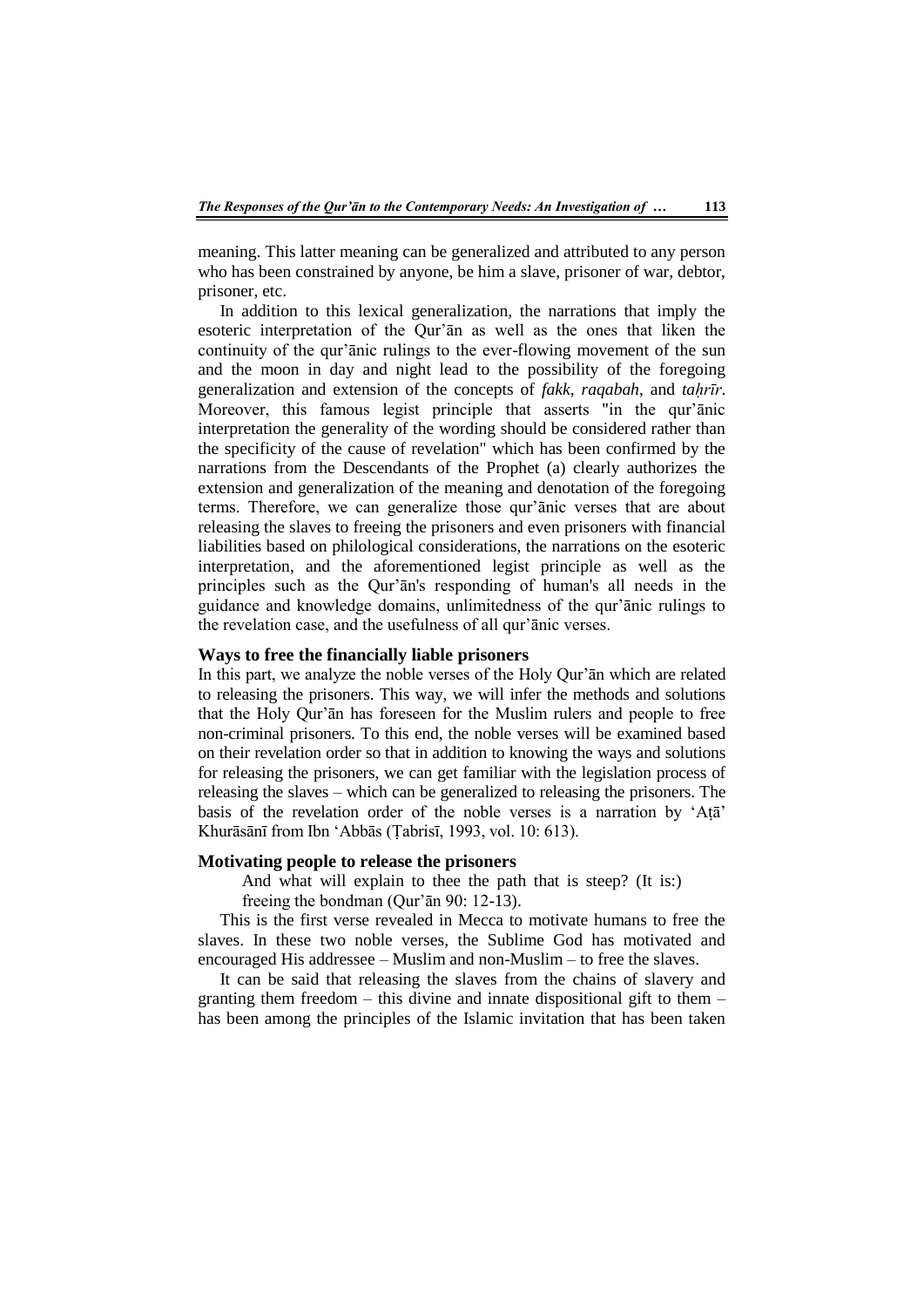into account from the very early days of Islam by the Prophet and the Qur'ān. Since in the Meccan era the Prophet's invitation was in its early stages, he had stood up as a social reformer and an agent of God among the polytheists of Mecca, and on the contrary, the notables and leaders of the Meccan polytheists had stood up to confront the new religion and Prophet and there had not appeared any independent society as the Islamic society, the language of these verses is not the legislation language. Rather, its language is to motivate and encourage humans to free the slaves and on the other hand, it is to reprimand the human and remind him his responsibility about the slavery system that existed in the society.

# **Motivating the Faithful to free the prisoners through cooperation**

Affected by some narrations, some interpreters and philologists have come to believe that *fakk raqabah* is different from *'atq raqabah*. *'Atq raqabah* is the release of a salve by a single individual when he pays all expenses of releasing the slave (or the imprisoned slave), while *fakk raqabah* is the partial cooperation of a person in releasing the slave or the imprisoned person (Ibn Manẓūr, 1993, vol. 10: 476). Fakhr al-Dīn Ṭureyḥī has attributed this difference in meaning to *'atq* and *fakk* (Ṭureyḥī, 1996, vol. 5: 285).

In a prominent narration, Barā' b. 'Āzib narrates that a nomad came to the Messenger of God (s) and asked him to teach him an act by doing which he could enter paradise. The Messenger of God told him, "'Atq the nasama and fakk the raqabah". The nomad said, "Aren't both of these the same?" The Messenger of God (s) said, "No. 'Atq of raqabah is when you alone free a slave, while fakk of raqabah is when you cooperate in paying the price" ('Arūsī Ḥuweyzī, 1994, vol. 5: 583).

According to the foregoing verse of the City chapter, not only Muslims, but all humans should take action and set free the slaves and prisoners and if they are not able to so, all of them are invited to cooperate in this Islamic and humanistic action that pleases the God.

It is noteworthy that due to the modern technological advancements, we can use innovative methods to encourage people to cooperate in freeing the prisoners. Cultural measures through public media and establishment of charity committees and organizations can both help organize the collection of public donations of the benevolent people and direct these donations in more appropriate directions.

## **Requiring people to free the prisoners in order to forgive the sins**

According to some verses of the Holy Qur'ān, some members of the Islamic society are required to free the slaves. These are people who have committed deeds considered disagreeable by Islam, such as non-intentional homicide,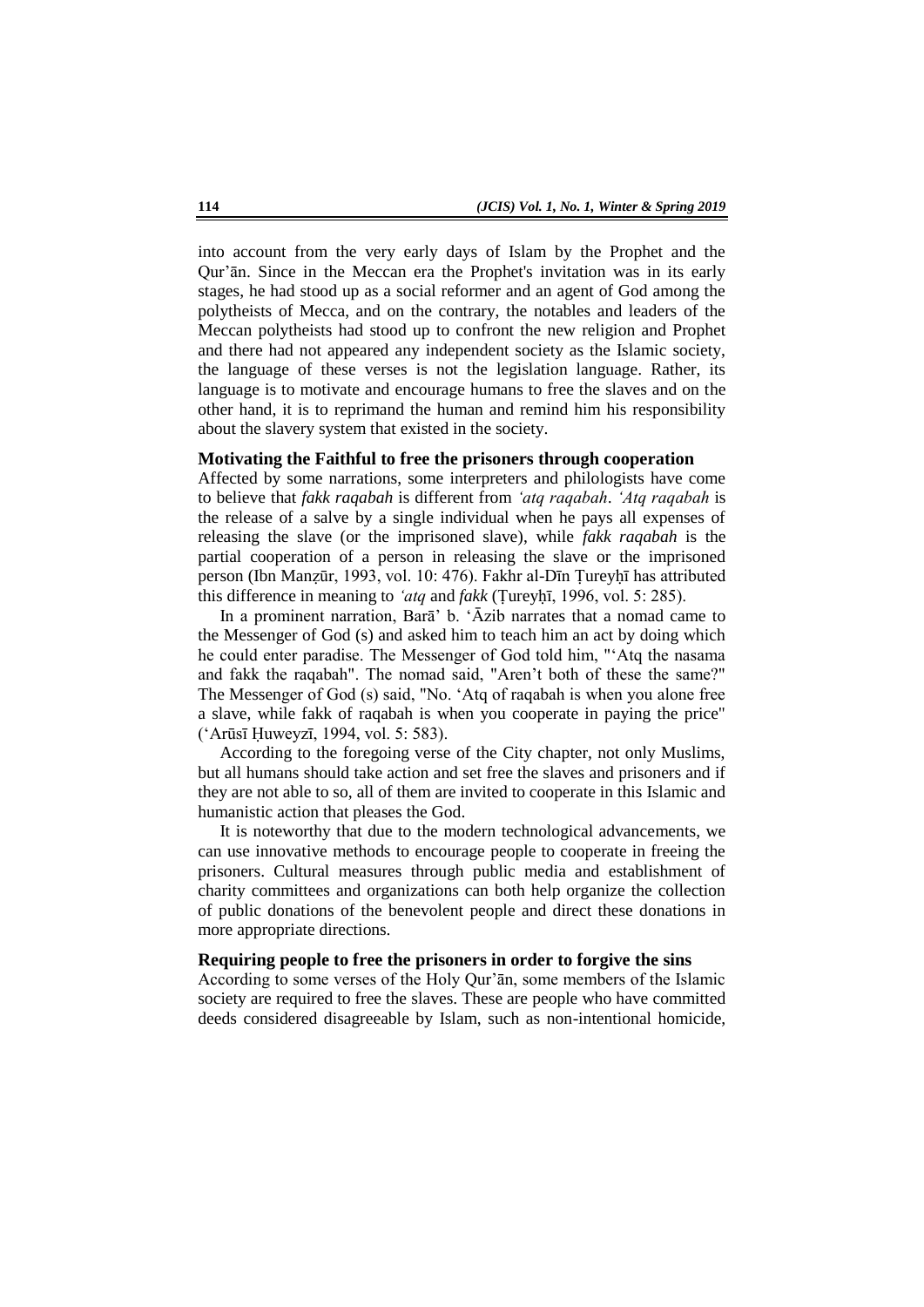nonfulfillment of promise, and incestuous comparison (a type of pre-Islamic divorce which was nullified by Islam). The word requirement here means that the Sublime God has given them a chance to choose an act from among several ones, the one that is easier for them. This is considered compensation for committing that act and by doing it, the perpetrator is forgiven. In all such cases, the first introduced act is freeing a slave. This prioritization of freeing a slave over the other two acts  $-$  i.e. two consecutive, non-stop months of fasting or feeding 60 poor people and providing them with clothes – is an indication of its importance and primacy of freeing a slave over the two other acts. It is noteworthy that the revelation of these verses has been in Midīnīte era and after the establishment of the Islamic society. Now, these verses are mentioned based on the revelation order.

#### **The penalty for non-intentional homicide**

Never should a believer kill a believer; but (If it so happens) by mistake, (Compensation is due): If one (so) kills a believer, it is ordained that he should free a believing slave, and pay compensation to the deceased's family, unless they remit it freely. If the deceased belonged to a people at war with you, and he was a believer, the freeing of a believing slave (Is enough). If he belonged to a people with whom ye have treaty of Mutual alliance, compensation should be paid to his family, and a believing slave be freed. For those who find this beyond their means, (is prescribed) a fast for two months running: by way of repentance to God: for God hath all knowledge and all wisdom (Qur'ān 4: 92).

According to this noble verse, the penalty for the non-intentional murder of a Muslim is that first, the blood money should be paid to his/her heirs, and second, in order to compensate for this sin and being forgiven, the murderer should free a Muslim slave.

## **The penalty for nonfulfillment of promise**

God will not call you to account for what is futile in your oaths, but He will call you to account for your deliberate oaths: for expiation, feed ten indigent persons, on a scale of the average for the food of your families; or clothe them; or give a slave his freedom. If that is beyond your means, fast for three days... (Qur'ān 5:92).

According to this noble verse, any Muslim who does not fulfill his promise and does not act upon its content should feed ten poor people, or clothe them, or free a slave so that his sin is compensated and forgiven.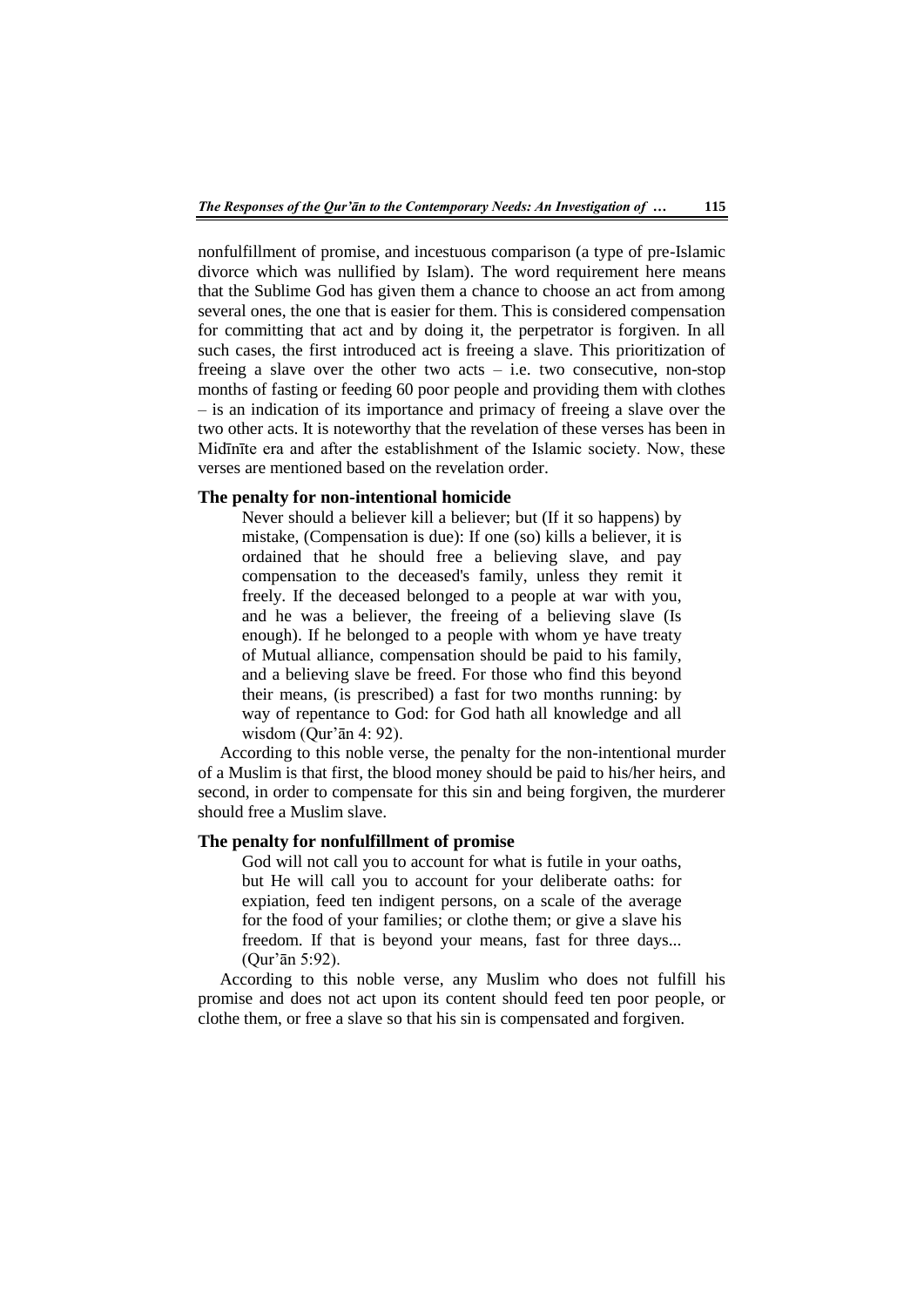#### **The penalty for incestuous comparison**

But those who divorce their wives by Zihar, then wish to go back on the words they uttered,- (It is ordained that such a one) should free a slave before they touch each other… (Qur'ān 58:3)

According to this noble verse, if a man commits an incestuous comparison toward his wife – i.e. in order to divorce her, he says: "your back is like the back of my mother". Not only this type of divorce – which belongs to the Ignorance Days – is invalid and unacceptable, but due to committing this sin, the man does not have the right to go to his wife for sexual intercourse until he pays the compensation for his sin and free a slave.

#### **Using the alms tax to free a prisoner**

Another solution for freeing prisoners that can be extracted from the Holy Qur'ān is using the alms tax to free prisoners.

Alms are for the poor and the needy, and those employed to administer the (funds); for those whose hearts have been (recently) reconciled (to Truth); for those in bondage and in debt; in the cause of God; and for the wayfarer: (thus is it) ordained by God, and God is full of knowledge and wisdom (Qur'ān 9:60).

This noble verse has been revealed toward the end of the Midīnīte era and is seemingly the last verse in the line of verses on freeing the slaves, and it can be used to induce the ruling for freeing the prisoners.

As revealed by its verses, the Repentance chapter has been revealed after the Conquest of Mecca, around the Ninth century AH. The obligatory alms tax that is discussed in Islamic jurisprudence was legislated that year based on the word *Ṣadaqah* (Qur'ān 9:103).

In the verse 60 of the Repentance chapter, too, the uses of the alms tax are introduced. According to this noble verse, one of the uses of the alms tax – introduced as the fifth use – regards the slaves. Using the phrase "*fī alriqāb*" (for those in bondage), the Qur'ān asserts that the alms tax should be spent for the slaves, not to be given to them as their property. Moreover, the word  $f\bar{i}$  connotes containership, and so, this word can imply that the slaves are like the true containers for the use of the alms tax. Therefore, it can be inferred from this noble verse that – according to and by accepting the previous principles – one of the uses of the alms tax in the Islamic society is using it to free the prisoners.

Thus, by a review of the verses related to freeing the slaves and by generalizing them to freeing the prisoners, four qur'ānic solutions can be inferred and suggested. These solutions include encouraging people to free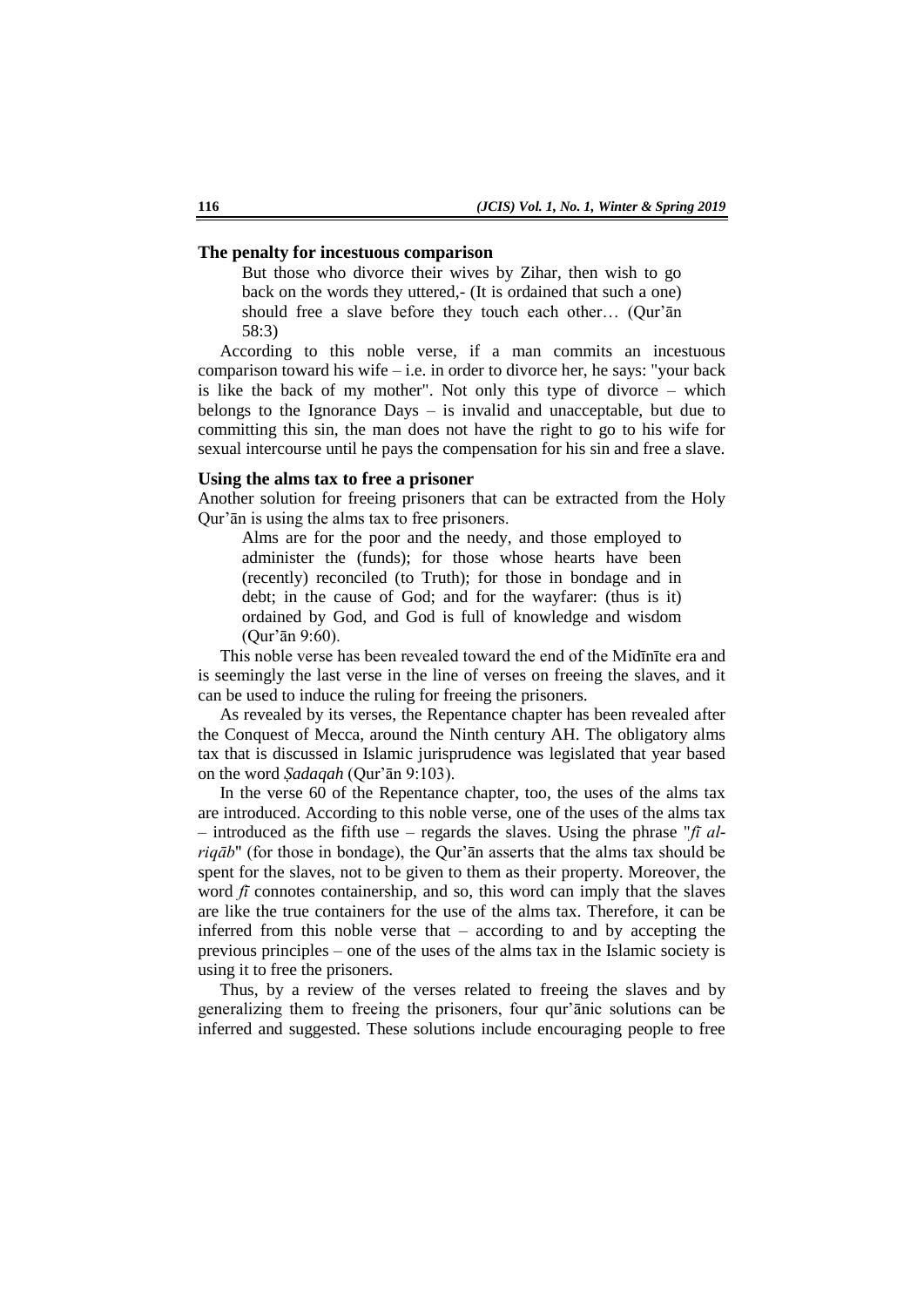the prisoners, encouraging people to cooperate in freeing the prisoners through establishment of charity funds, paving the way for paying the money needed for the compensation of non-intentional and accidental homicide, the nonfulfillment of promise, and the incestuous comparison to free the slaves as a way of having these sins forgiven, and using part of the alms tax to free the prisoners. Nonetheless, it should be noted that the incestuous comparison has been a type of divorce among the Ḥijāz Arabs during the Ignorance Days. This type of divorce has never been part of the Iranian culture and in the light of the transcending culture of Islam and the qur'ānic prohibition, the incestuous comparison has been obviated from the Arabic culture.

# **Reasons for the validity of generalizing the foregoing verses**

As it was referred in the section on the discussion principles, generalization of the verses on freeing the slaves to the guiltless prisoners and inferring the order for freeing them is on the one hand based on the common and definite legist principle "the rulings of the noble qur'ānic verses are based on the generality of their language rather than the particularity of the case and cause of their revelation", and on the other hand, on numerous evidences from the narrations of the Infallible Imāms (a) in which they have considered separate some verses of the Holy Qur'ān and so, have inferred rulings differently from the referent of these verses in their linguistic context. Some examples are as following.

1. In the verse eight of the Time chapter, the Qur'ān says, "And they feed, for the love of God, the indigent, the orphan, and the captive". Allāmah Tabātabā'ī writes in this regard,

The word *asīr* (captive) is intended to mean the prisoner of war who has been taken captive by Muslims from the pagans' lands, and interpreting it as prisoner, wife, a Muslim prisoner of war in the hands of pagans, or slave is unacceptable. Therefore, this noble verse is to admire the Righteous who despite their desire to eat their food, give it to the indigent, the orphan, and the slave due to their love towards God (Ṭabāṭabā'ī, 1996, vol. 20: 127).

However, in a narration from Imām Riḍā (a), the word *asīr* in this noble verse has been interpreted as the wife, and a different ruling has been inferred from it. Ma'mar b. Khalād narrates from Imām Abū al-Ḥasan who said, "A man should expand his family's alimony so that they do not wish him death." Then Imām recited the foregoing verse and said, "The family of a man is his captive …" ('Arūsī Ḥuweyzī, 1994, vol. 5: 478). It is clear that the expansion Imām Riḍā has suggested in the interpretation of the foregoing noble verse is based on one meaning of the word *asīr* as wife, since in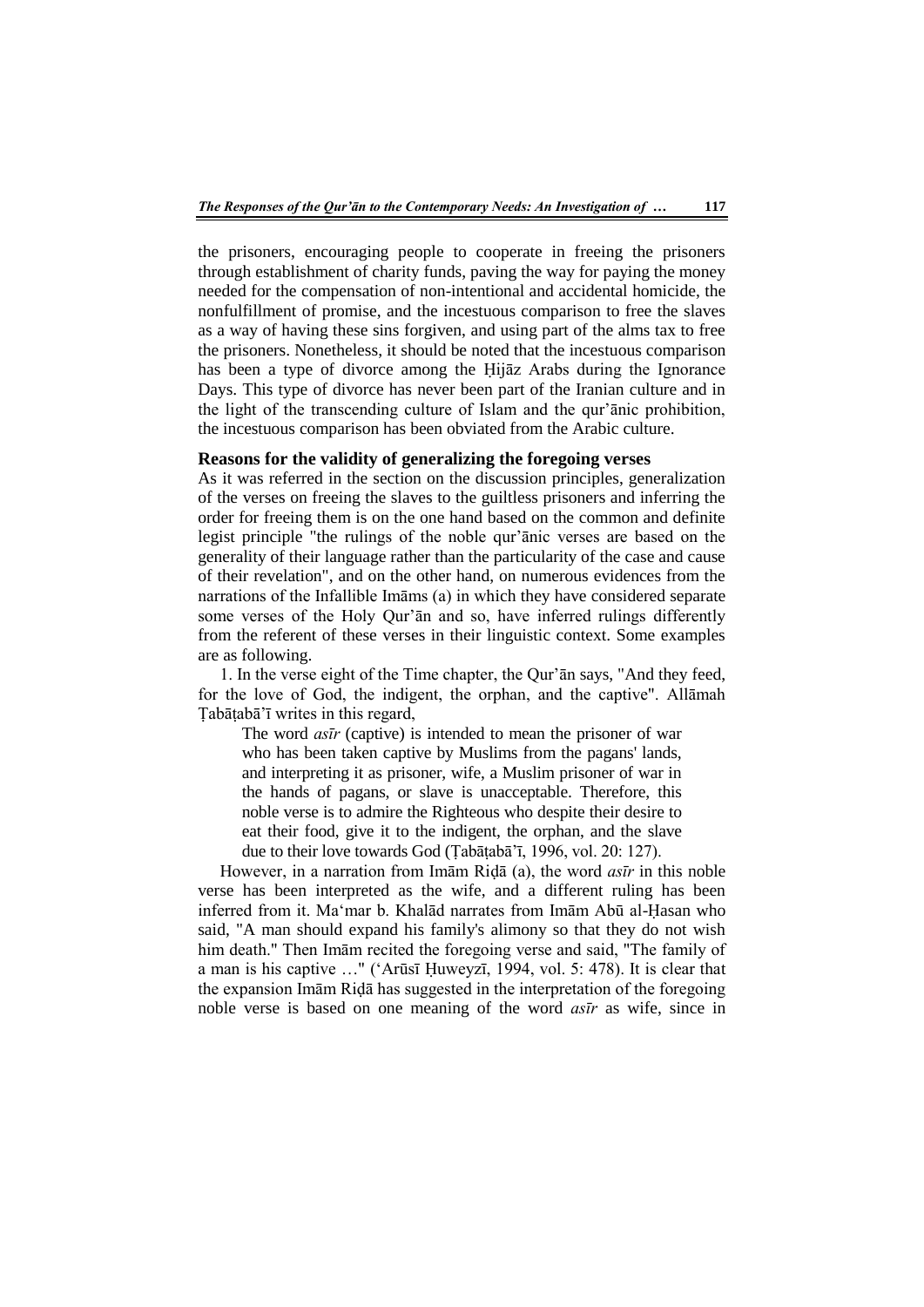philology, the word *asīr* has different meanings, including prisoner of war, slave, prisoner, debtor, wife, etc. (Qurṭabī, 1985, vol. 20: 129).

2. Regarding the second verse of the Abundance chapter, "Therefore to thy Lord turn in Prayer and Sacrifice", many interpreters have taken the word *nahr* as sacrifice, and have ruled that God has ordered his Prophet to say prayer and sacrifice to thank Him for the bestowment of Abundance (Ṭabrisī, 1993, vol. 10: 837). However, opposed to this famous interpretation and in line with the Arabic language as well as the linguistic context, the word *naḥr* in this verse is taken by some Islamic narrations as bringing the hand up to the neck level when proclaiming Allāhu Akbar in the prayers. Allāmah Ṭabāṭabā'ī writes, "In both Shī'a and Sunnī narrations from the Prophet (s) and 'Alī (a) as well as the Shī'a narrations from Imām Sādiq (a) and other Descendants of the Prophet (a), the phrase "wanhar" has been interpreted as bringing the hand up to the neck level when proclaiming Allāhu Akbar (Ṭabāṭabā'ī, 1996, vol. 20: 371). Then, the interpreters have offered evidences from philology that prove the word *naḥr* in Arabic also means "at the neck level" (Ṭabrisī, 1993, vol. 10: 837).

3. With regard to the noble verse 14 of the Ṭāhā chapter – "so serve thou Me (only), and establish regular prayer for celebrating My praise" – Allāmah Ṭabāṭabā'ī writes, "The phrase *li dhikrī* [My praise] is addition of the infinitive to the object, and the preposition *li* expresses the cause. The intention of the noble verse is to ask Moses to say prayer in order to remember God" (Ṭabāṭabā'ī, 1996, vol. 14: 141). However, relying on some narrations from the Prophet (s) and the Descendant of the Prophet (a), the Shī'a and Sunnī interpreters and jurisprudents have inferred from this verse that when a faithful Servant remembers that he has not said his prayers, he should say it at that time, no matter if it is on time or not (Ibid.: 159; Kulaynī, 1986, vol. 3: 293). According to this interpretation of this noble verse, the preposition *li* expresses time rather than cause, and this meaning has no relationship with the linguistic context of the verses – the prophethood of Moses (a). Therefore, the underlying reason for this jurisprudential understanding of this noble verse is nothing but the robust interpretive principle that the noble verses of the Qur'ān can be interpreted regardless of the linguistic context and according to the linguistic and literary capacities accepted in the language, and so, the noble verses can be taken to have various meanings according to the linguistic rules. Muqaddas Ardibīlī writes about the foregoing verse,

Some have said that the meaning of this verse is that one should say the prayer when he remembered it, so if he lost the chance to say the prayer on time and remembered to say it after some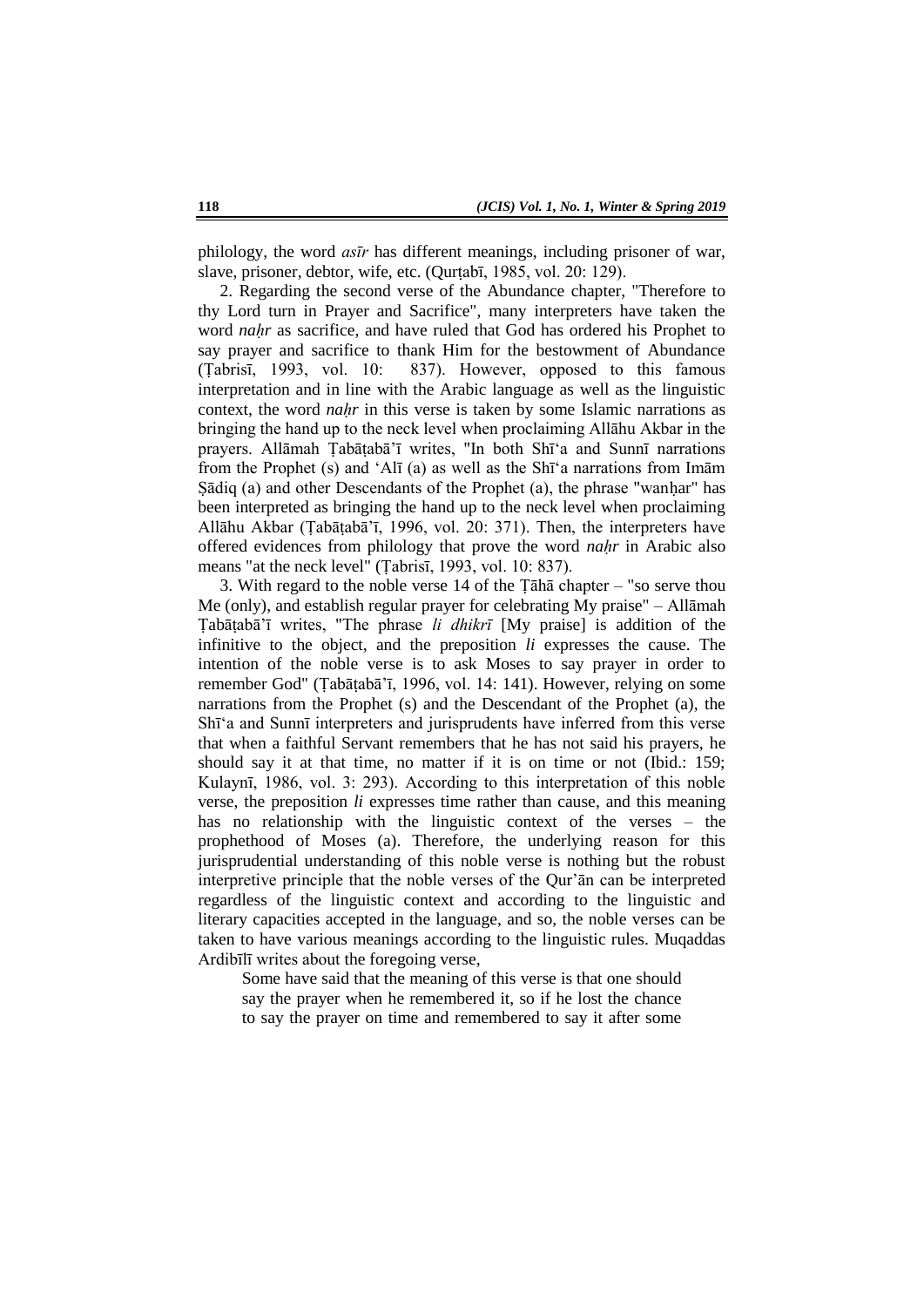time, he should say it immediately. According to this interpretation, the meaning of the phrase *li dhikrī* is remembering to say the prayer (and not to say the prayer to remember Him), and this interpretation is acceptable, because remembering to say the prayer is dependent upon remembering God (Muqaddas Ardibīlī, n.d.: 100).

These are examples of esoteric interpretation and expansion of the meaning of the noble verses of the Qur'ān which are done based on the Arabic rules and the capacity of the Arabic language at the Revelation era. These and numerous suchlike cases can be systematized within the framework of linguistic rules, and by repeating the same act in other verses of the Qur'ān, can be used to respond to the increasing needs of the contemporary era. Although numerous suchlike interpretations are done within the general, ethical, and social Qur'ānic knowledge domains by interpreters and even jurisprudents without taking any caution, no significant effort has been made in the domain of the jurisprudential rulings to maximally use the capacity of the noble verses of the Qur'ān to respond to the contemporary needs.

#### **Other ways to free the prisoners**

The verse 60 of the Repentance chapter introduces the uses of the alms tax. One of these is the use of the alms tax "in the cause of God". Although "in the cause of God" might in the first glance seem to mean "for holy struggle in the cause of God", it is clear that phrase can be attributed generally to all affairs including the freeing of the financially liable prisoners. Astarābādī writes, "Most of our colleagues (the Shī'a jurisprudents) believe that 'in the cause of God' in this verse is general and includes all interests of Muslims in the Islamic society as well as all good ways that bring about Proximity of God" (Astarābādī, n.d., vol. 1: 353).

Therefore, one of the uses of the alms tax based on the phrase "in the cause of God" in the  $60<sup>th</sup>$  verse of the Repentance chapter can be using it to free the financially liable prisoners which is spent based on the opinion of the full competent scholar of Islamic law or the Guardian jurist.

# **Spending the alms tax to free the financially liable yet poor prisoners of homicide**

Another point that can be inferred from the  $60<sup>th</sup>$  verse of the Repentance chapter is that using the alms tax to free the salve is not essentially limited to direct purchase and release of a slave. Rather, the Guardian jurist of the Islamic society can spend the alms tax on helping those who should free a slave due to committing sins such as non-intentional homicide, incestuous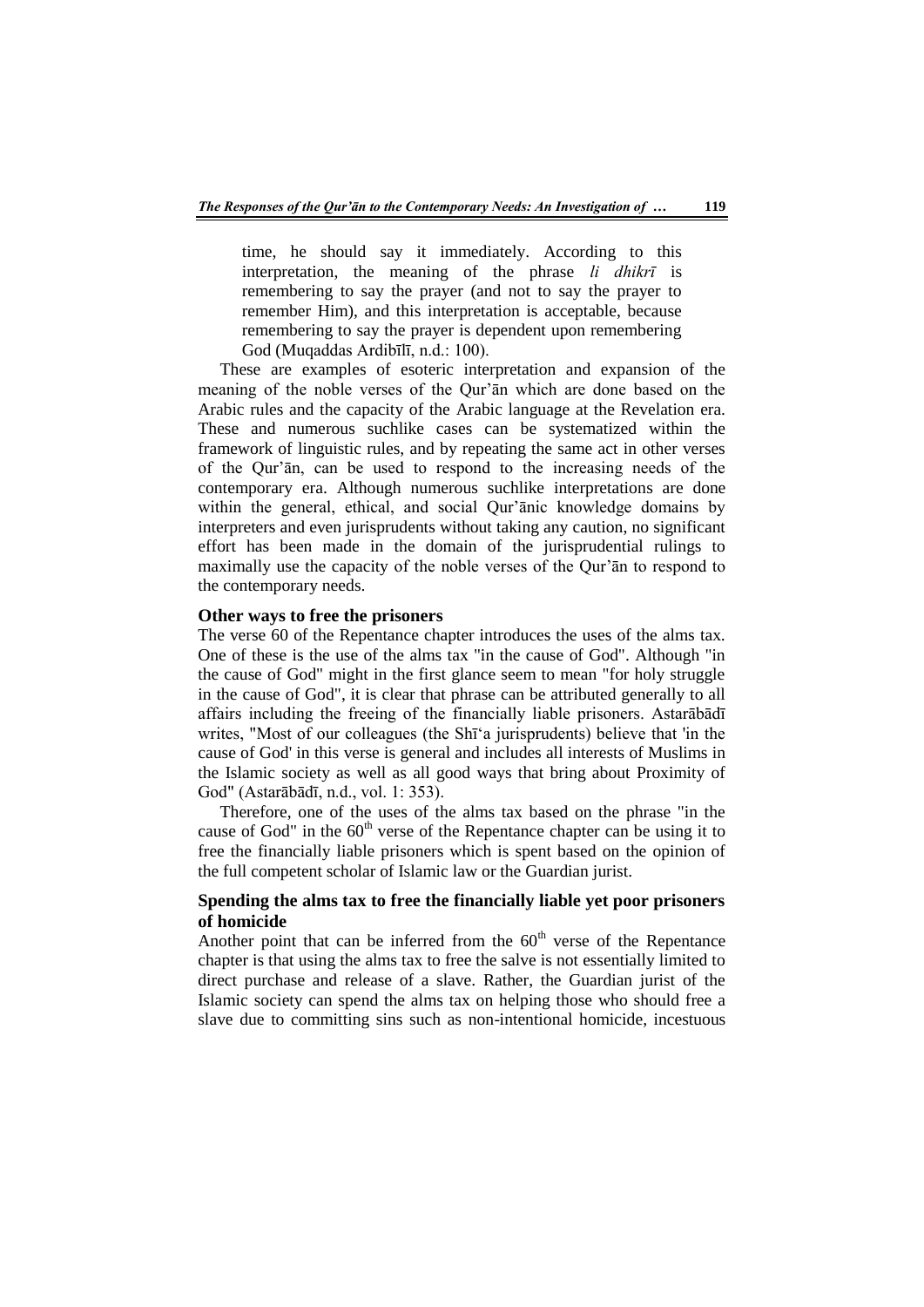comparison, nonfulfillment of promise, etc. but are so poor that cannot do so. It has been asserted in the commentary of 'Alī b. Ibrāhīm Qomī that the referent of the phrase "wa fī al-riqāb" in the foregoing verse are those who are obliged to pay the compensation for non-intentional homicide, incestuous comparison, hunting in the Sacred Precinct, and nonfulfillment of promise but do not have enough money to pay the compensation. Therefore, the Sublime God put a share for them in the alms tax to be used to pay for their compensation (Qomī, 1988, vol. 1: 299).

Two possible stances can be taken toward this statement in Qomī's commentary. First, the compensation to be funded by the referred group is a slave. This meaning is completely congruent with the word *al-riqāb*. The second possibility is that the compensation to be funded by this group is slave or other compensations such as feeding the poor, clothing them, etc. By accepting this possibility it is seen that how the Qomī commentary has expanded the scope of *al-riqāb* and generalized it to other debtor groups. This understanding confirms the main idea of this article that whatever suggested for the possibility of generalizing the slave freeing compensation to the financially liable prisoners can be expanded to all conducts for which God has specified compensation, even if the perpetrators are not sentenced to prison.

#### **Conclusion**

Relying on principles such as the eternity of the Qur'ān, the Qur'ān's responding to all needs of the human in guidance, knowledge, and behavior domains, the possibility of esoteric interpretation of the qur'ānic verses or the reality of their hidden meaning, usefulness of all qur'ānic verses and the impossibility of abandoning any of them, and the abundance of meaning in the qur'ānic statements, as well as using thematic interpretation method and philological analysis, it was tried to generalize the verses about releasing the slaves to freeing the merely financially liable prisoners. If we accept this esoteric interpretation and generalization, we can assert that the Holy Qur'ān has provided the Faithful with the following ways to free the merely financially liable prisoners, so they can have a role in freeing the Faithful who have been imprisoned merely due to financial liabilities: encouraging all strata of the society, especially the rich, to free the prisoners, either individually or collectively; requiring people to free the merely financially liable prisoners in return for having been forgiven sins such as nonintentional homicide, nonfulfillment of promise, and incestuous comparison; and ultimately, using the alms tax in this cause.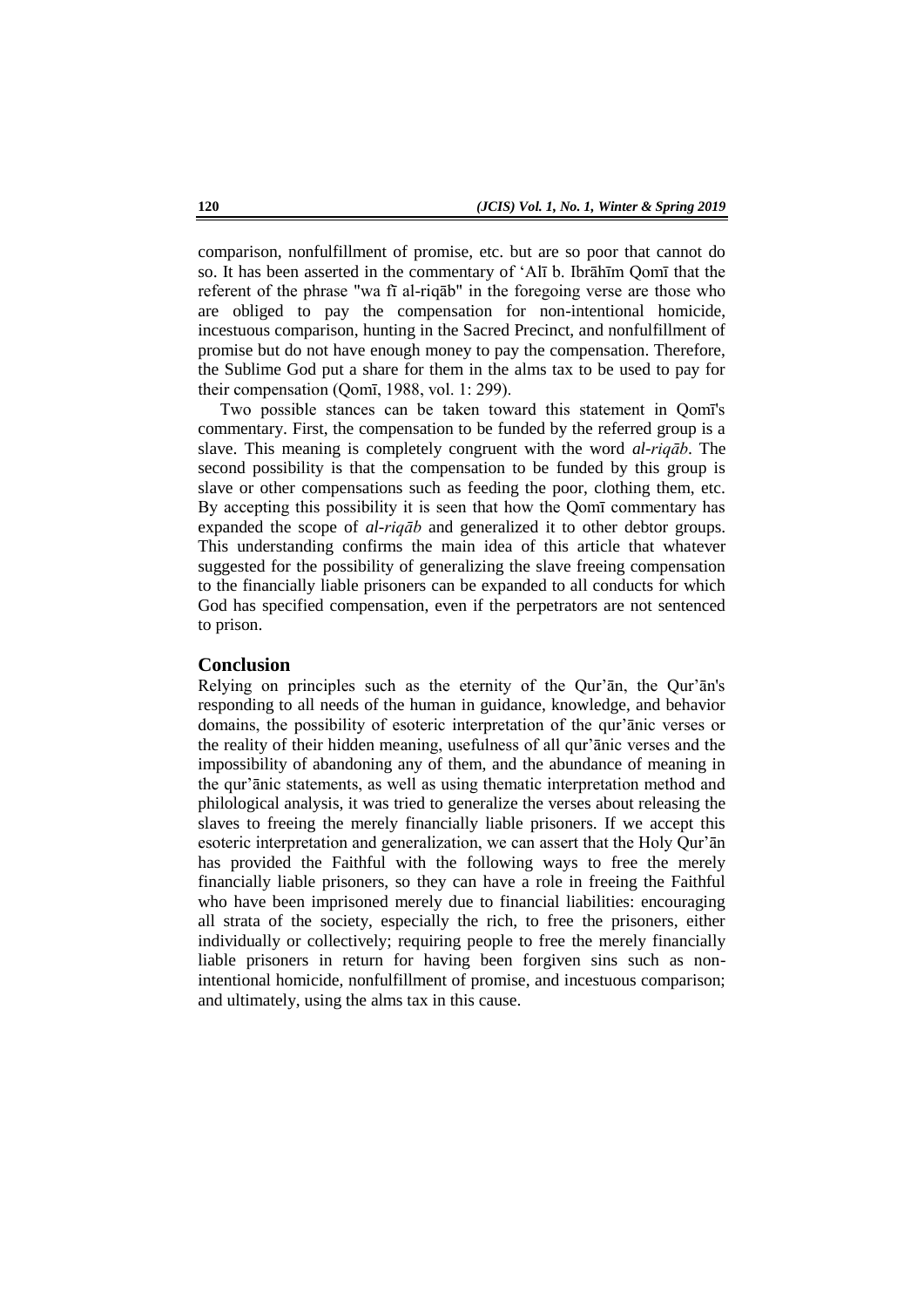#### **References**

The Noble Qur'ān.

- Anwarī, Ḥ. (2002), Sokhan comprehensive dictionary. Tehran, Sokhan Publications.
- 'Arūsī Ḥuweyzī, A. (1994), Tafsīr nūr al-thaqalayn. Qom, Ismā'īlīān Publications.

As'adī, M. (2006), Semantic shades and layers. Qom, Būstān Kitāb.

- Astarābādī, M. (n.d.), Āyāt al-aḥkām. Tehran, Maktabat al-Mi'rājī.
- 'Ayāshī, M. (2001), Kitāb al-tafsīr. Tehran, 'Ilmīyyah Publications .
- Baḥrānī, H. (1995), Al-Burhān fī tafsīr al-Qur'ān. Tehran, Bi'that Foundation.
- Darāz, M. A. (1984), Al-Naba' al-'azīm. n.p., Dār al-qalam.
- Dihkhudā, A. A. (1994), Lughat nāmah. Tehran, University of Tehran Press.
- Farāhīdī, Kh. (1989), Kitāb al-'Ayan. Qom, Hijrat Publications.
- Fīyūmī, A. (1984), Al-Miṣbāḥ al-munīr. Qom, Mu'assisah Dār al-Hijrah.
- Ibn Fāris, A. (2008), Tartīb Maqā'īs al-lughah. Qom, the Research Institute of Ḥawzah and University.
- Ibn Manẓūr, m. (1993), Lis ā n al-'Arab. Beirut, Daru Ṣādir.
- Kulaynī, M. (1986), Al-Kāfī. Edited by 'Alī Akbar Ghaffārī and Muhammad Ākhūndī, Tehran, Dār al-Kutub al-Islāmīyyah.
- Ma'rifat, M. H. (2000), Tafsīr wa Mufassirān. Qom, Al-Tamhīd cultural Institute.
- Muqaddas Ardibīlī, A. (n.d.), Zubdat al-bayān fī ahkām al-Qur'ān. Tehran, Murtaḍawī Bookstore.
- Muṣṭfawī, Ḥ. (1981), Al-Taḥqīq fī Kalimāt al-Qur'ān. Tehran, the Foundation for Book Translation and Publication.
- Qomī, A. (1988), Tafsīr Qomī. Qom, Dār al-Kitāb.
- Qurṭabī, M. (1985), Al-Jāmi' li aḥkām al-Qur'ān. Tehran, Nāṣir Khusru Publications.
- Rāghib Iṣfahānī, ῌ. (1991), Al-Mufradāt fī gharīb al-Qur'ān. Beirut, Al-Dār al-'Ilm.
- Shākir, M. K. (1997), Esoteric interpretation methods. Qom, Būstān Kitāb.
- Ṭabāṭabā'ī, M. ῌ. (1996), Al-Mīzān fī tafsīr al-Qur'ān. Qom, the office of Islamic Publications affiliated to the Qom Hawzah.
- Ṭabrisī, F. (1993), Majma' al-bayān li'ulūm al-Qur'ān. Tehran, Nāṣir Khusru Publications.

Ṭarīḥī, F. (1996), Majma' al-Baḥrayn. Tehran, Murtaḍawī Bookstore.

Ṭayyīb Ḥuseinī, M. (2008), Polynomials in the Noble Qur'ān. Qom, the Research Institute of Ḥawzah and University.